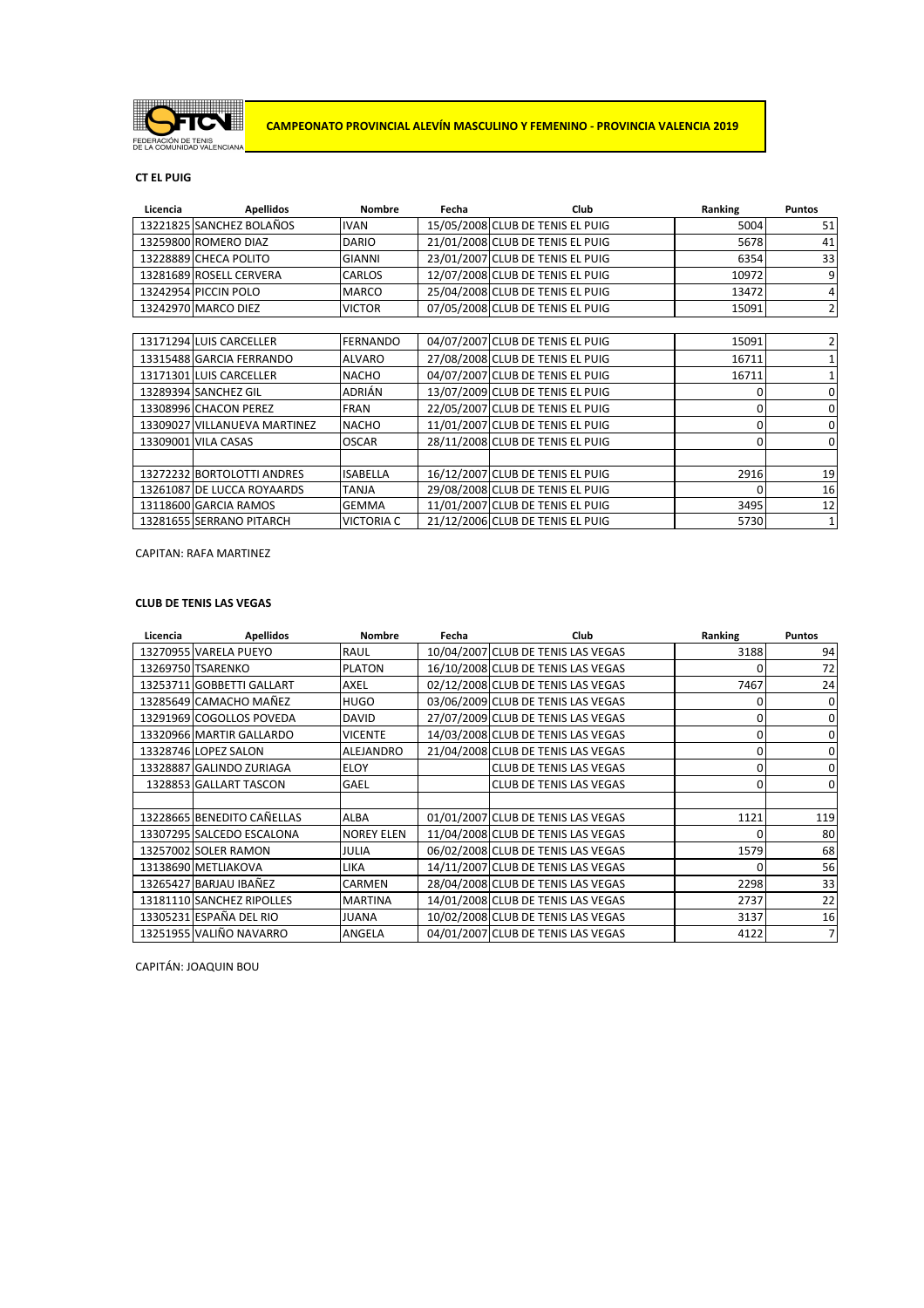

# **CT TORRENT**

| Licencia        | <b>Apellidos</b>            | <b>Nombre</b>     | Fecha | <b>Club</b>                       | Ranking | <b>Puntos</b> |
|-----------------|-----------------------------|-------------------|-------|-----------------------------------|---------|---------------|
|                 | 13232187 FERRANDIS CLIMENT  | <b>JORGE</b>      |       | 27/09/2007 CLUB DE TENIS TORRENTE | 5534    | 43            |
|                 | 13282380 MIRALLES GARCIA    | <b>MARC</b>       |       | 07/09/2007 CLUB DE TENIS TORRENTE | 5606    | 42            |
|                 | 13282372 MIRALLES GARCIA    | <b>JAVIER</b>     |       | 21/10/2008 CLUB DE TENIS TORRENTE | 6687    | 30            |
| 13279717 VALENT |                             | <b>MARCOS</b>     |       | 07/11/2008 CLUB DE TENIS TORRENTE | 9975    | 12            |
|                 | 13263223 BACILA PALLARDO    | <b>RAUL ANDRE</b> |       | 25/04/2008 CLUB DE TENIS TORRENTE | 16711   |               |
|                 | 13279733 BOSCH SEGARRA      | <b>JOAN</b>       |       | 09/05/2008 CLUB DE TENIS TORRENTE | 16711   |               |
|                 | 13279741 GOZALVO BARBERA    | <b>PASCUAL</b>    |       | 17/04/2008 CLUB DE TENIS TORRENTE |         | $\Omega$      |
|                 |                             |                   |       |                                   |         |               |
|                 | 13221114 GUILLEM CASTELLO   | <b>ANDREA</b>     |       | 19/11/2007 CLUB DE TENIS TORRENTE | 2019    | 43            |
|                 | 13279725 HOYO SANTA REMIGIA | <b>NEUS</b>       |       | 11/06/2007 CLUB DE TENIS TORRENTE | 5730    |               |

# **CAPITAN : JOSÉ MORET**

### **CT VALENCIA**

| Licencia | <b>Apellidos</b>              | Nombre         | Fecha | <b>Club</b>                       | Ranking          | <b>Puntos</b> |
|----------|-------------------------------|----------------|-------|-----------------------------------|------------------|---------------|
|          | 13199551 PLANELLA HERNANDEZ   | <b>SERGIO</b>  |       | 15/01/2007 CLUB DE TENIS VALENCIA | 711              | 488           |
|          | 13203063 SANTAMARTA ROIG      | <b>ANDRES</b>  |       | 23/01/2007 CLUB DE TENIS VALENCIA | 1151             | 303           |
|          | 13175270 LLUCH MEDINA         | PAU            |       | 15/02/2007 CLUB DE TENIS VALENCIA | 1303             | 262           |
|          | 13189370 CHERNAT              | OLEG           |       | 23/02/2007 CLUB DE TENIS VALENCIA | $\Omega$         | 224           |
|          | 9664477 TALAN LOPATIC         | LUKA           |       | 26/12/2007 CLUB DE TENIS VALENCIA | 1528             | 219           |
|          | 13206009 CASTELLO GUTIERREZ   | <b>LUIS</b>    |       | 13/07/2007 CLUB DE TENIS VALENCIA | 2134             | 152           |
|          | 13256278 TORDERA AMOROS       | <b>IGNACIO</b> |       | 29/05/2007 CLUB DE TENIS VALENCIA | 11309            | 8             |
|          | 13242722 RIOS PRAT            | <b>JOAQUIN</b> |       | 20/05/2007 CLUB DE TENIS VALENCIA | 14248            | 3             |
|          | 13285714 ALMECIJA GUILLEN     | <b>JAVIER</b>  |       | 04/10/2007 CLUB DE TENIS VALENCIA | 14248            | 3             |
|          | 13286663 FEDRIANI MEDINA      | <b>EDUARDO</b> |       | 19/03/2008 CLUB DE TENIS VALENCIA | 15091            | 2             |
|          | 13061510 DIAZ REVUELTA        | <b>JACOBO</b>  |       | 23/08/2007 CLUB DE TENIS VALENCIA | 16711            | 1             |
|          | 13256286 STUYCK OCHANDO       | PABLO          |       | 24/01/2008 CLUB DE TENIS VALENCIA | 16711            | $\mathbf{1}$  |
|          | 13256260 VILLANUEVA VELAZQUEZ | <b>LUIS</b>    |       | 01/11/2008 CLUB DE TENIS VALENCIA | 16711            | $\mathbf{1}$  |
|          | 13061362 VELAZQUEZ VAÑO       | CARLOS         |       | 28/08/2007 CLUB DE TENIS VALENCIA | 16711            | $\mathbf{1}$  |
|          | 13256294 DIAZ REVUELTA        | <b>MARCOS</b>  |       | 29/09/2009 CLUB DE TENIS VALENCIA | 0                | 0             |
|          | 13286184 AGUIRRE DE QUESADA   | GONZALO        |       | 06/09/2009 CLUB DE TENIS VALENCIA | 0                | 0             |
|          | 13286308 LLUCH PONCE          | <b>LUIS</b>    |       | 10/12/2007 CLUB DE TENIS VALENCIA | $\mathbf 0$      | 0             |
|          | 13305588 MARTINEZ NOGUERA     | CARLOS         |       | 03/09/2009 CLUB DE TENIS VALENCIA | $\mathbf 0$      | 0             |
|          | 13305596 TOLBAÑOS ANSURIAS    | <b>ALVARO</b>  |       | 26/05/2009 CLUB DE TENIS VALENCIA | 0                | 0             |
|          | 13286605 VELAZQUEZ VAÑO       | <b>MAURO</b>   |       | 16/04/2009 CLUB DE TENIS VALENCIA | 0                | 0             |
|          | 13234068 MATEOS FERRER        | <b>ALVARO</b>  |       | 20/01/2009 CLUB DE TENIS VALENCIA | $\mathbf 0$      | 0             |
|          |                               |                |       |                                   |                  |               |
|          | 13174313 ZAMFIRESCU           | <b>ANELISS</b> |       | 28/08/2007 CLUB DE TENIS VALENCIA | 0                | 241           |
|          | 13301718 GOMEZ DE HOYO        | <b>SOFIA</b>   |       | 04/02/2007 CLUB DE TENIS VALENCIA | 869              | 169           |
|          | 13260196 TARAZONA PEYRO       | LAIA           |       | 07/08/2007 CLUB DE TENIS VALENCIA | 947              | 153           |
|          | 13223409 GARCIA-PATRON CANALS | ARIADNA        |       | 07/05/2007 CLUB DE TENIS VALENCIA | 1125             | 118           |
|          | 8731491 ALMECIJA GUILLEN      | LUCIA          |       | 24/03/2005 CLUB DE TENIS VALENCIA | 3842             | 9             |
|          | 13239745 TATAY REVERT         | YAIZA          |       | 01/12/2008 CLUB DE TENIS VALENCIA | 4681             | 4             |
|          | 13061544 ALEIXANDRE ALONSO    | SILVIA         |       | 19/01/2007 CLUB DE TENIS VALENCIA | 5730             | 1             |
|          | 13307039 MARTINEZ NOGUERA     | <b>ROCIO</b>   |       | 24/08/2007 CLUB DE TENIS VALENCIA | 5730             | $\mathbf{1}$  |
|          | 13224465 GUERRERO CALVO       | CARLA          |       | 04/01/2009 CLUB DE TENIS VALENCIA | 0                | 0             |
|          | 13255501 BORDERIA GONZALEZ    | YAIZA          |       | 21/03/2009 CLUB DE TENIS VALENCIA | 0                | 0             |
|          | 13255303 LARA MANGLANO        | <b>EUGENIA</b> |       | 23/02/2009 CLUB DE TENIS VALENCIA | $\mathbf 0$      | $\mathbf 0$   |
|          | 13315404 VILAR ALONSO         | <b>FATIMA</b>  |       | 09/05/2009 CLUB DE TENIS VALENCIA | $\boldsymbol{0}$ | $\mathbf 0$   |
|          | 13310587 NAVARRO MENEU        | <b>BRIANA</b>  |       | 28/01/2010 CLUB DE TENIS VALENCIA | 0                | $\mathbf 0$   |

**CAPITAN : SERGIO ESTEVE**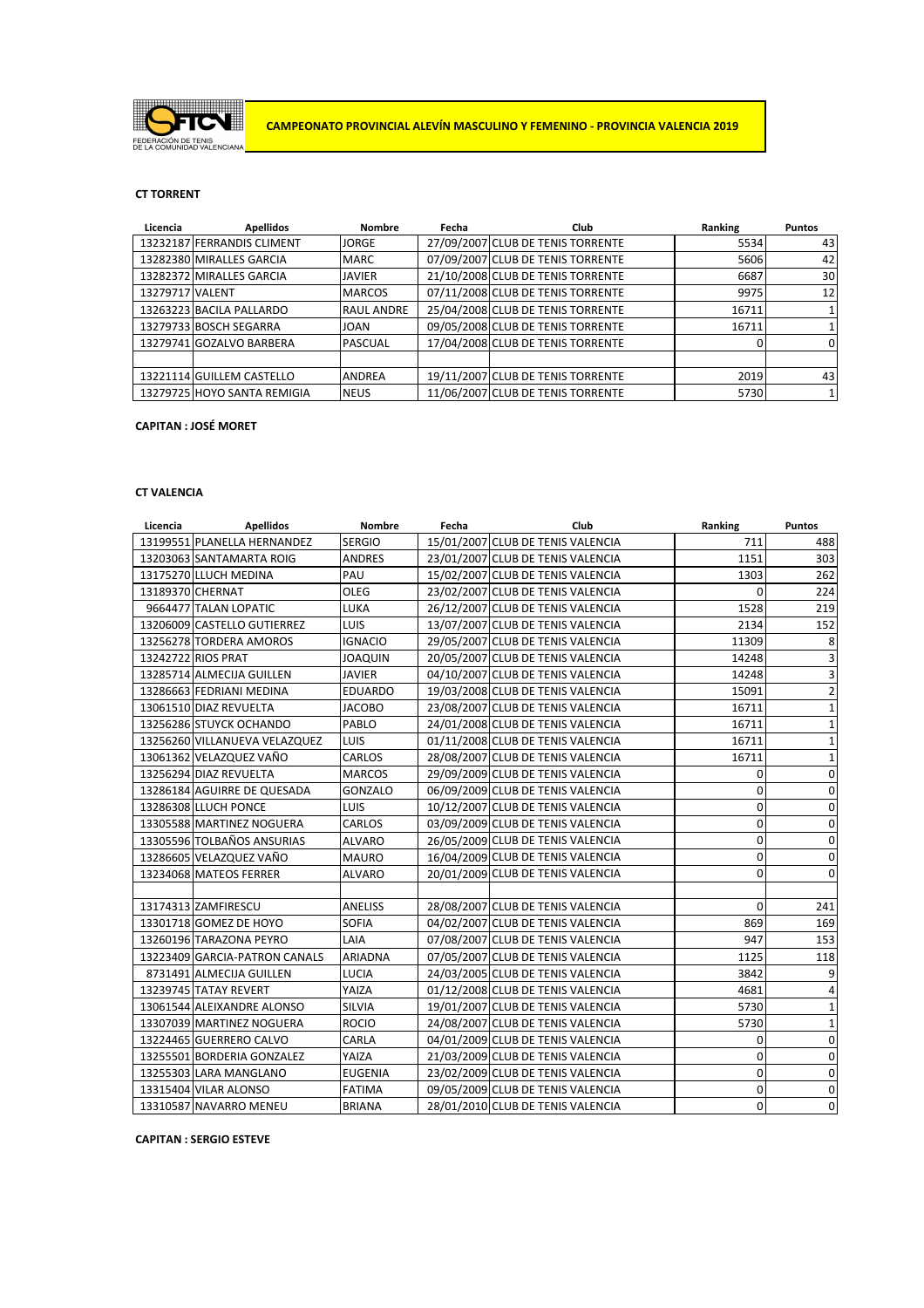

**CAMPEONATO PROVINCIAL ALEVÍN MASCULINO Y FEMENINO - PROVINCIA VALENCIA 2019**

# **CT UXO**

| Licencia | <b>Apellidos</b>         | Nombre           | Fecha | <b>Club</b>                  | Ranking | <b>Puntos</b> |
|----------|--------------------------|------------------|-------|------------------------------|---------|---------------|
|          | 13174470 MIQUEL MURRIA   | <b>MANUEL</b>    |       | 19/06/2007 CLUB DE TENIS UXO | 2764    | 112           |
|          | 13254826 SERRA MIRALLES  | <b>HUGO</b>      |       | 25/07/2008 CLUB DE TENIS UXO | 6446    | 32            |
|          | 13286548 RUBIO CAÑETE    | ANDREU           |       | 25/11/2009 CLUB DE TENIS UXO |         | $\Omega$      |
|          | 13286556 ESCOBAR MARTI   | <b>JOAN</b>      |       | 16/07/2009 CLUB DE TENIS UXO |         | 0             |
|          | 13318789 BURGOS GONZALEZ | <b>NAHUM</b>     |       | 26/06/2009 CLUB DE TENIS UXO |         | 0             |
|          | 13318614 SERRA MIRALLES  | PERE             |       | 10/08/2011 CLUB DE TENIS UXO |         | $\mathbf{0}$  |
|          | 13318622 ALFONSO MORENO  | <b>JAUME</b>     |       | 11/01/2010 CLUB DE TENIS UXO |         | 0             |
|          |                          |                  |       |                              |         |               |
|          | 13236501 SALVADOR LLANA  | <b>VALENTINA</b> |       | 13/03/2008 CLUB DE TENIS UXO | 1338    | 90            |
|          | 13262431 AVILA SEGARRA   | <b>MAR</b>       |       | 16/10/2008 CLUB DE TENIS UXO | 3952    | 8             |
|          | 13262431 AVILA SEGARRA   | <b>MAR</b>       |       | 16/10/2008 CLUB DE TENIS UXO | 3952    | 8             |
|          | 13243598 DIAGO MARTIN    | <b>MARIA</b>     |       | 20/04/2009 CLUB DE TENIS UXO | 0       | 0             |

# **CAPITAN : VICENTE J GARCIA TORRENT**

### **CT PICASSENT**

| Licencia         | <b>Apellidos</b>             | <b>Nombre</b>  | Fecha | <b>Club</b>                          | Ranking      | <b>Puntos</b> |
|------------------|------------------------------|----------------|-------|--------------------------------------|--------------|---------------|
|                  | 13204871 MAS-MASIA LOPEZ     | <b>DAVID</b>   |       | 22/04/2008 CLUB DE TENIS PICASSENT   | 2851         | 108           |
|                  | 13236345 NADAL CASTELLS      | <b>MARC</b>    |       | 22/01/2007 CLUB DE TENIS PICASSENT   | 7728         | 22            |
|                  | 13230842 MARTINEZ CASANOVA   | <b>PELAYO</b>  |       | 06/02/2008 CLUB DE TENIS PICASSENT   | 7728         | 22            |
|                  | 13310595 SEGRELLES TRONCHONI | <b>JOSUE</b>   |       | 01/02/2007 CLUB DE TENIS PICASSENT   | 9155         | 15            |
|                  | 13197662 CORELLA CAÑAS       | RAUL           |       | 21/08/2007 CLUB DE TENIS PICASSENT   | 11822        |               |
|                  | 13178224 CLIMENT PIQUERAS    | <b>JORDI</b>   |       | 08/11/2005 CLUB DE TENIS PICASSENT   | 11822        |               |
|                  | 13309449 BASSET GIL          | <b>MAX</b>     |       | 29/12/2008 CLUB DE TENIS PICASSENT   | 14248        |               |
|                  | 13326138 CORONADO TRONCHONI  | <b>MARC</b>    |       | 22/05/2008 CLUB DE TENIS PICASSENT   | 16711        |               |
|                  | 13255535 MARTIN ROCA         | <b>MARC</b>    |       | 10/05/2009 CLUB DE TENIS PICASSENT   |              | 0             |
|                  | 13289279 FORTEA MORAGA       | PEPE           |       | 12/01/2009 CLUB DE TENIS PICASSENT   |              | 0             |
|                  | 13287174 SEGRELLES           | <b>TRISTAN</b> |       | 20/05/2009 CLUB DE TENIS PICASSENT   | 0            | 0             |
|                  | 13309431 BASSET GIL          | PABLO          |       | 18/06/2010 CLUB DE TENIS PICASSENT   | <sup>0</sup> | 0             |
|                  |                              |                |       |                                      |              |               |
|                  | 13147526 LENOUH NCHINDA      | <b>RAELLE</b>  |       | 25/04/2007 CLUB DE TENIS PICASSENT   | $\Omega$     | 78            |
|                  | 13279387 VIGGIANI            | <b>DIANA</b>   |       | 23/07/2008 CLUB DEPORTIVO MONTE REAL |              | 17            |
| 13279866 PASCUAL |                              | <b>AITANA</b>  |       | 21/09/2009 CLUB DE TENIS PICASSENT   | 0            | 0             |

### **CAPITAN : FRANCISCO SOBREVELA**

# **CT GANDIA**

| Licencia | <b>Apellidos</b>          | Nombre           | Fecha | <b>Club</b>                     | Ranking | <b>Puntos</b>  |
|----------|---------------------------|------------------|-------|---------------------------------|---------|----------------|
|          | 13270426 MARTI GARCIA     | <b>MARCOS</b>    |       | 13/11/2008 CLUB DE TENIS GANDIA | 12346   | 61             |
|          | 13319422 RODRIGO RAMIREZ  | <b>MARC</b>      |       | 05/05/2008 CLUB DE TENIS GANDIA | 16711   |                |
|          | 13303954 LLORCA SERISOLA  | <b>MARTI</b>     |       | 12/05/2009 CLUB DE TENIS GANDIA |         |                |
|          | 13320685 FIGURES WRIGHT   | LUCA             |       | 14/07/2009 CLUB DE TENIS GANDIA |         |                |
|          |                           |                  |       |                                 |         |                |
|          | 13303962 MIROSLAVA        | <b>IZABELA</b>   |       | 08/12/2008 CLUB DE TENIS GANDIA |         | 51             |
|          | 13303970 VALENTINOV GIL   | <b>SOFIA</b>     |       | 10/02/2009 CLUB DE TENIS GANDIA |         | $\overline{0}$ |
|          | 13287489 MANZANO MONDEJAR | <b>VALENTINA</b> |       | 15/10/2009 CLUB DE TENIS GANDIA |         | $\overline{0}$ |

**CAPITAN : FERNANDO ESTRUCH**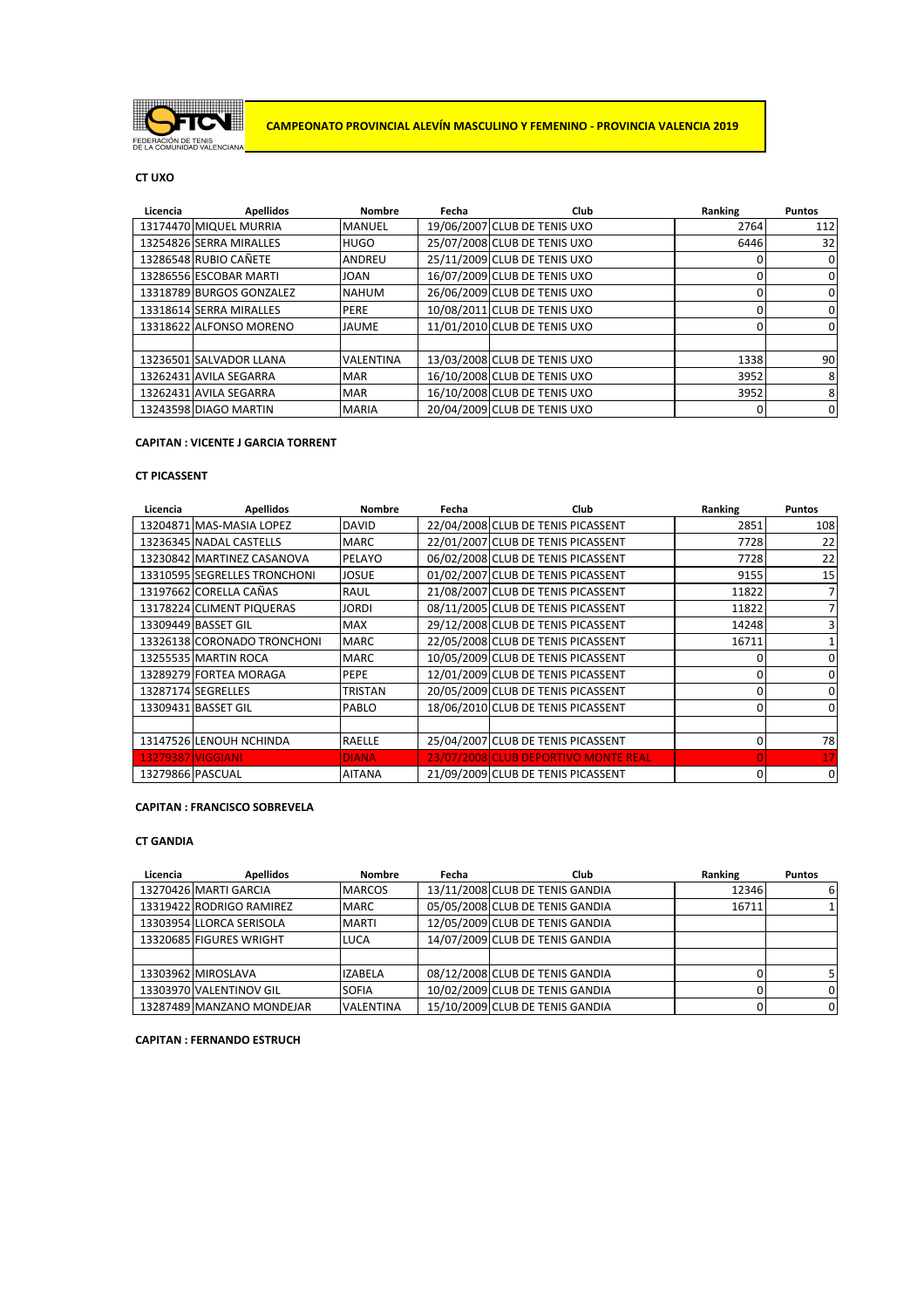

**CAMPEONATO PROVINCIAL ALEVÍN MASCULINO Y FEMENINO - PROVINCIA VALENCIA 2019**

# **CT CATARROJA**

| Licencia | <b>Apellidos</b>          | Nombre         | Fecha | Club                               | Ranking | <b>Puntos</b> |
|----------|---------------------------|----------------|-------|------------------------------------|---------|---------------|
|          | 13236361 NAVARRO RUS      | <b>DAVID</b>   |       | 22/10/2007 CLUB DE TENIS CATARROJA | 11309   | 8             |
|          | 13290101 CORBI GAMON      | <b>GUILLEM</b> |       | 02/06/2007 CLUB DE TENIS CATARROJA | 16711   |               |
|          | 13290086 SANCHIS TARAZONA | <b>HUGO</b>    |       | 21/09/2007 CLUB DE TENIS CATARROJA | 16711   |               |
|          | 13290052 CHULIA JORQUES   | <b>GUILLEM</b> |       | 24/11/2009 CLUB DE TENIS CATARROJA |         | 0             |
|          |                           |                |       |                                    |         |               |
|          | 13329017 ROCHE JORDAN     | <b>IRENE</b>   |       | 23/12/2008 CLUB DE TENIS CATARROJA |         | 0             |
|          | 13329025 REMOHI SARRION   | <b>MARIA</b>   |       | 11/11/2009 CLUB DE TENIS CATARROJA |         | $\Omega$      |

# **CAPITAN : VICENTE RIBES**

### **C ESPAÑOL T**

| Licencia         | <b>Apellidos</b>              | <b>Nombre</b>    | Fecha | <b>Club</b>                      | Ranking     | <b>Puntos</b> |
|------------------|-------------------------------|------------------|-------|----------------------------------|-------------|---------------|
|                  | 13257359 MARTINEZ PREGO       | <b>NACHO</b>     |       | 17/11/2008 CLUB ESPAÑOL DE TENIS | 9155        | 15            |
|                  | 13228863 DURA MARQUES         | <b>BORJA</b>     |       | 06/08/2007 CLUB ESPAÑOL DE TENIS | 9155        | 15            |
|                  | 13257325 CALATRAVA MARTINEZ-C | <b>BELTRAN</b>   |       | 07/11/2007 CLUB ESPAÑOL DE TENIS | 13472       | 4             |
|                  | 13287231 LOZANO GIMENEZ       | <b>DARIO</b>     |       | 02/09/2008 CLUB ESPAÑOL DE TENIS | 14248       | 3             |
|                  | 13257367 HERNANDEZ BERENGUER  | PABLO            |       | 10/12/2007 CLUB ESPAÑOL DE TENIS | 14248       | 3             |
|                  | 13312707 PECO MARTINEZ        | <b>JORGE</b>     |       | 01/12/2008 CLUB ESPAÑOL DE TENIS | 16711       | $\mathbf{1}$  |
| 13312765 LOPEZ   |                               | <b>DAVID</b>     |       | 31/03/2009 CLUB ESPAÑOL DE TENIS | 0           | $\mathbf 0$   |
|                  | 13312913 PELEGRIN             | <b>ANDREA</b>    |       | 01/02/2010 CLUB ESPAÑOL DE TENIS | $\mathbf 0$ | $\mathbf 0$   |
|                  | 13312921 MARTINEZ             | <b>ALEJANDRO</b> |       | 06/11/2009 CLUB ESPAÑOL DE TENIS | 0           | 0             |
| 13312757 CARCEL  |                               | <b>VICENTE</b>   |       | 06/11/2009 CLUB ESPAÑOL DE TENIS | 0           | $\mathbf 0$   |
|                  | 13312749 BAUTISTA             | <b>ALEJANDRO</b> |       | 07/05/2010 CLUB ESPAÑOL DE TENIS | 0           | $\mathbf 0$   |
| 13312781 SANCHEZ |                               | <b>MANUEL</b>    |       | 02/07/2010 CLUB ESPAÑOL DE TENIS | 0           | $\mathbf 0$   |
|                  | 13312905 WILLIAMS             | <b>CAMERON</b>   |       | 23/11/2009 CLUB ESPAÑOL DE TENIS | 0           | 0             |
|                  | 13320677 CHICOY FERRER        | <b>ALEJANDRO</b> |       | 25/01/2010 CLUB ESPAÑOL DE TENIS | $\mathbf 0$ | $\mathbf 0$   |
|                  |                               |                  |       |                                  |             |               |
|                  | 13230438 LOPEZ MILARA         | <b>SONIA</b>     |       | 12/03/2007 CLUB ESPAÑOL DE TENIS | 1442        | 80            |
|                  | 13230412 BERENGUER CORTES     | <b>CARMEN</b>    |       | 18/07/2007 CLUB ESPAÑOL DE TENIS | 2916        | 19            |
|                  | 13281150 DE LORENZO VILLALBA  | <b>BLANCA</b>    |       | 12/03/2007 CLUB ESPAÑOL DE TENIS | 3495        | 12            |
|                  | 13312723 BLANCO SERRANO       | <b>ALMA</b>      |       | 25/03/2008 CLUB ESPAÑOL DE TENIS | 4952        | 3             |
|                  | 13312731 CEBRIAN MORAL        | <b>MARIA</b>     |       | 23/04/2008 CLUB ESPAÑOL DE TENIS | 5730        | $\mathbf{1}$  |
|                  | 13280582 CABALLER             | <b>AINHOA</b>    |       | 29/09/2009 CLUB ESPAÑOL DE TENIS | 0           | $\mathbf 0$   |
| 13307170 LLODRA  |                               | ALESSANDRA       |       | 15/12/2009 CLUB ESPAÑOL DE TENIS | 0           | $\mathbf 0$   |
| 13317096 PONCET  |                               | <b>LUCIE</b>     |       | 15/06/2009 CLUB ESPAÑOL DE TENIS | 0           | $\mathbf 0$   |
|                  | 13312872 RIOS PALANCA         | <b>SARA</b>      |       | 12/01/2009 CLUB ESPAÑOL DE TENIS | 0           | $\mathbf 0$   |
| 13312806 ROS     |                               | <b>VERONICA</b>  |       | 18/05/2009 CLUB ESPAÑOL DE TENIS | 0           | 0             |
| 13303649 JAMAL   |                               | <b>NOWA</b>      |       | 13/10/2008 CLUB ESPAÑOL DE TENIS | 0           | $\Omega$      |
|                  | <b>13234167 GRAO BUJ</b>      | <b>CAROLINA</b>  |       |                                  |             |               |
|                  | 13312822 ALMENAR              | <b>ALBA</b>      |       | 20/07/2009 CLUB ESPAÑOL DE TENIS | 0           | 0             |

**CAPITAN : VICTOR REDONDO**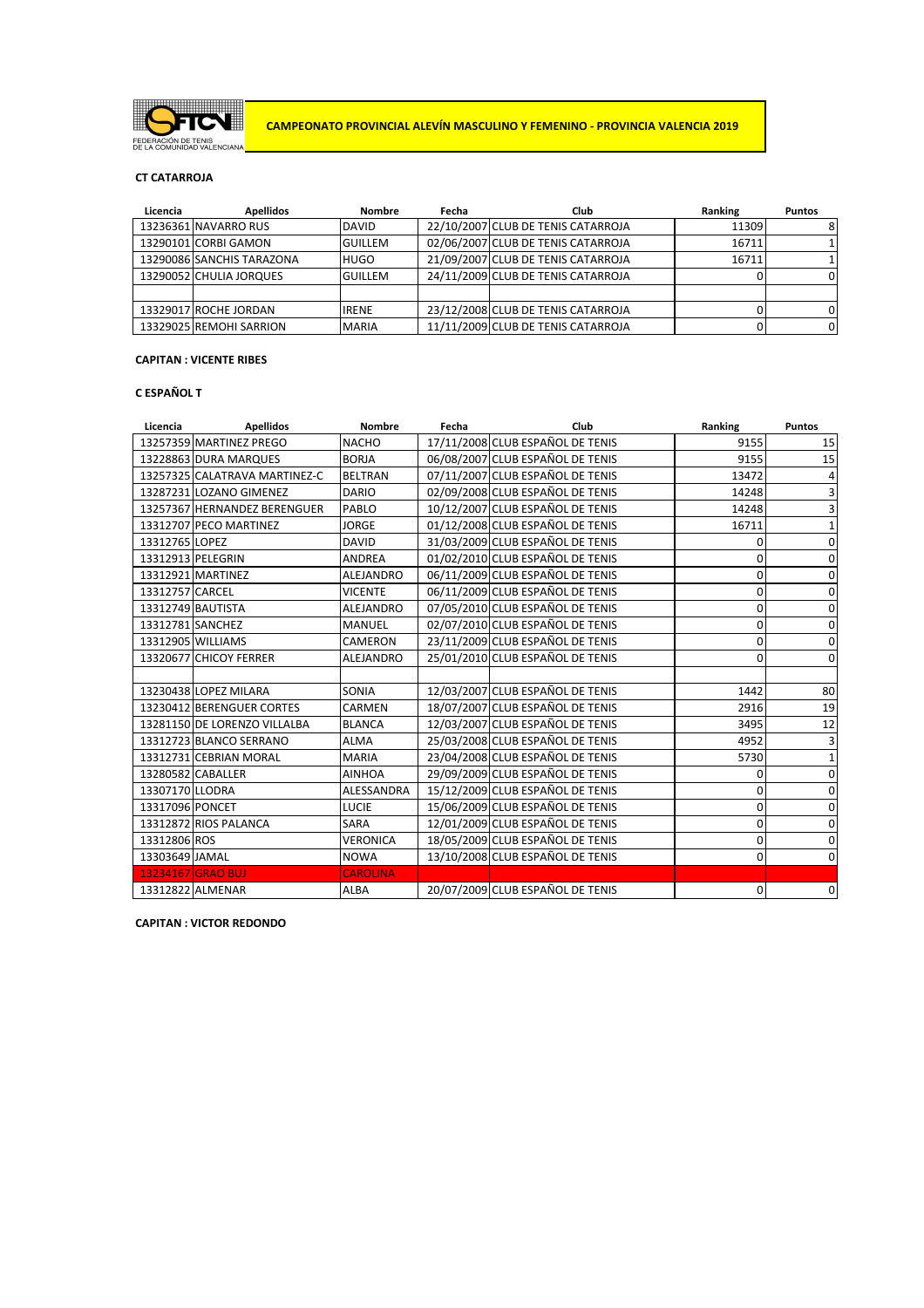

### **CD PEÑACAÑADA**

| Licencia | <b>Apellidos</b>          | <b>Nombre</b>    | Fecha | Club                                 | Ranking | <b>Puntos</b> |
|----------|---------------------------|------------------|-------|--------------------------------------|---------|---------------|
|          | 13174446 CASAS ESPINOSA   | <b>CESAR</b>     |       | 27/07/2007 CLUB DEPORTIVO PEÑACAÑADA | 2588    | 122           |
|          | 13179933 ACOSTA SUAREZ    | <b>HIMAR</b>     |       | 29/07/2007 CLUB DEPORTIVO PEÑACAÑADA | 2918    | 105           |
|          | 13230967 VEDRI ASENSI     | <b>GONZALO</b>   |       | 25/06/2008 CLUB DEPORTIVO PEÑACAÑADA | 3366    | 87            |
|          | 13228912 FERRANDO FARRAS  | <b>MARC</b>      |       | 16/03/2007 CLUB DEPORTIVO PEÑACAÑADA | 3578    | 81            |
|          | 13230983 GINER NAVARRO    | <b>CARLOS</b>    |       | 26/06/2007 CLUB DEPORTIVO PEÑACAÑADA | 6446    | 32            |
|          | 13137808 DOMINGUEZ PONCE  | <b>MARCOS</b>    |       | 12/04/2007 CLUB DEPORTIVO PEÑACAÑADA | 9653    | 13            |
|          | 13269776 HERNANDEZ RAMADA | <b>ALEJANDRO</b> |       | 02/01/2009 CLUB DEPORTIVO PEÑACAÑADA |         | $\Omega$      |
|          |                           |                  |       |                                      |         |               |
|          | 13301726 MARIN PUIG       | <b>SOFIA</b>     |       | 22/07/2007 CLUB DEPORTIVO PEÑACAÑADA | 2298    | 33            |
|          | 13317624 BONET GOMEZ      | <b>CELIA</b>     |       | 01/06/2007 CLUB DEPORTIVO PEÑACAÑADA | 5730    |               |

# **CAPITAN : TONI GIL**

### **CT EL COLLAO**

| Licencia         | <b>Apellidos</b>            | <b>Nombre</b>      | Fecha | Club                               | Ranking      | <b>Puntos</b> |
|------------------|-----------------------------|--------------------|-------|------------------------------------|--------------|---------------|
| 13117008 AVDEJEV |                             | <b>DANIIL</b>      |       | 01/08/2007 CLUB DE TENIS EL COLLAO |              | 56            |
|                  | 13273909 RODRIGO AGUILAR    | <b>NICOLAS</b>     |       | 21/07/2007 CLUB DE TENIS EL COLLAO | 4872         | 53            |
|                  | 13303178 GARCIA PAREDES     | <b>HUGO</b>        |       | 05/02/2007 CLUB DE TENIS EL COLLAO | 15091        |               |
|                  | 13281556 DEL RIO GARCIA     | <b>MARCOS</b>      |       | 09/09/2007 CLUB DE TENIS EL COLLAO | 16711        |               |
|                  | 13232426 ANDUJAR MONDRAGON  | <b>IVAN</b>        |       | 08/01/2007 CLUB DE TENIS EL COLLAO | 16711        |               |
|                  | 13281548 LOPEZ TERMENS      | ALEJANDRO          |       | 24/09/2009 CLUB DE TENIS EL COLLAO |              | $\Omega$      |
|                  | 13310321 BONASTRE TARONCHER | <b>XAVI</b>        |       | 28/06/2009 CLUB DE TENIS EL COLLAO | <sup>0</sup> | $\Omega$      |
|                  | 13310347 MARTINEZ ALTUR     | <b>ALVARO</b>      |       | 02/06/2010 CLUB DE TENIS EL COLLAO | O            | 0             |
|                  | 13317723 GAMERO CIURANA     | <b>BIEL</b>        |       | 26/05/2009 CLUB DE TENIS EL COLLAO | 0            | 0             |
|                  | 13325825 GAMERO CIURANA     | <b>BLAI</b>        |       | 11/05/2011 CLUB DE TENIS EL COLLAO |              | $\Omega$      |
|                  |                             |                    |       |                                    |              |               |
|                  | 13232400 ALARCON ORTIZ      | <b>SARA</b>        |       | 06/02/2008 CLUB DE TENIS EL COLLAO | 2145         | 38            |
|                  | 13255402 MARTINEZ ALTUR     | LAURA              |       | 24/01/2007 CLUB DE TENIS EL COLLAO | 2856         | 20            |
|                  | 13281564 SANCHEZ SANZ       | LAIA               |       | 04/04/2008 CLUB DE TENIS EL COLLAO | 5730         |               |
|                  | 13328837 REYES ROMERO       | <b>IA TEPORACA</b> |       | 20/10/2008 CLUB DE TENIS EL COLLAO | $\Omega$     | $\Omega$      |
|                  | 13321154 LUTCHENKO          | <b>KIRA</b>        |       | 25/07/2009 CLUB DE TENIS EL COLLAO | $\Omega$     | 0             |

# **CAPITAN : JUAN JOSÉ CABRERA**

### **CT SUECA**

| Licencia          | <b>Apellidos</b>          | <b>Nombre</b>    | Fecha | Club                           | Ranking | <b>Puntos</b>  |
|-------------------|---------------------------|------------------|-------|--------------------------------|---------|----------------|
|                   | 13243621 MERCADER ESPASA  | <b>JOAN</b>      |       | 02/06/2007 CLUB DE TENIS SUECA | 5840    | 39             |
|                   | 13299608 MIRAVET MESEGUER | <b>OSCAR</b>     |       | 28/02/2007 CLUB DE TENIS SUECA | 10558   | 10             |
|                   | 13320916 CARRILLO RUBIO   | <b>VICENT</b>    |       | 03/06/2008 CLUB DE TENIS SUECA | 16711   |                |
|                   | 13317062 BENEDITO CARPIO  | <b>LEO</b>       |       | 18/08/2008 CLUB DE TENIS SUECA |         | 0              |
|                   | 13320924 ATANASIO         | <b>MARC</b>      |       | 22/03/2009 CLUB DE TENIS SUECA |         | 0              |
| 13329249 ROCA     |                           | SAUL             |       | 13/08/2007 CLUB DE TENIS SUECA |         | $\Omega$       |
| 13317046 GORRIS   |                           | <b>ALVARO</b>    |       | 20/11/2010 CLUB DE TENIS SUECA |         | 0              |
| 13317020 VICEDO   |                           | <b>HUGO</b>      |       | 01/03/2011 CLUB DE TENIS SUECA |         | 0              |
| 13317038 CASTILLO |                           | <b>ALEJANDRO</b> |       | 05/02/2011 CLUB DE TENIS SUECA |         | 0              |
|                   |                           |                  |       |                                |         |                |
|                   | 13282249 PRADA ACEVEDO    | <b>MARCELA</b>   |       | 17/02/2010 CLUB DE TENIS SUECA |         | $\Omega$       |
|                   | 13282231 PRADA ACEVEDO    | <b>AZUL</b>      |       | 17/02/2010 CLUB DE TENIS SUECA |         | $\overline{0}$ |

**CAPITAN : MIGUEL A RODRIGO**